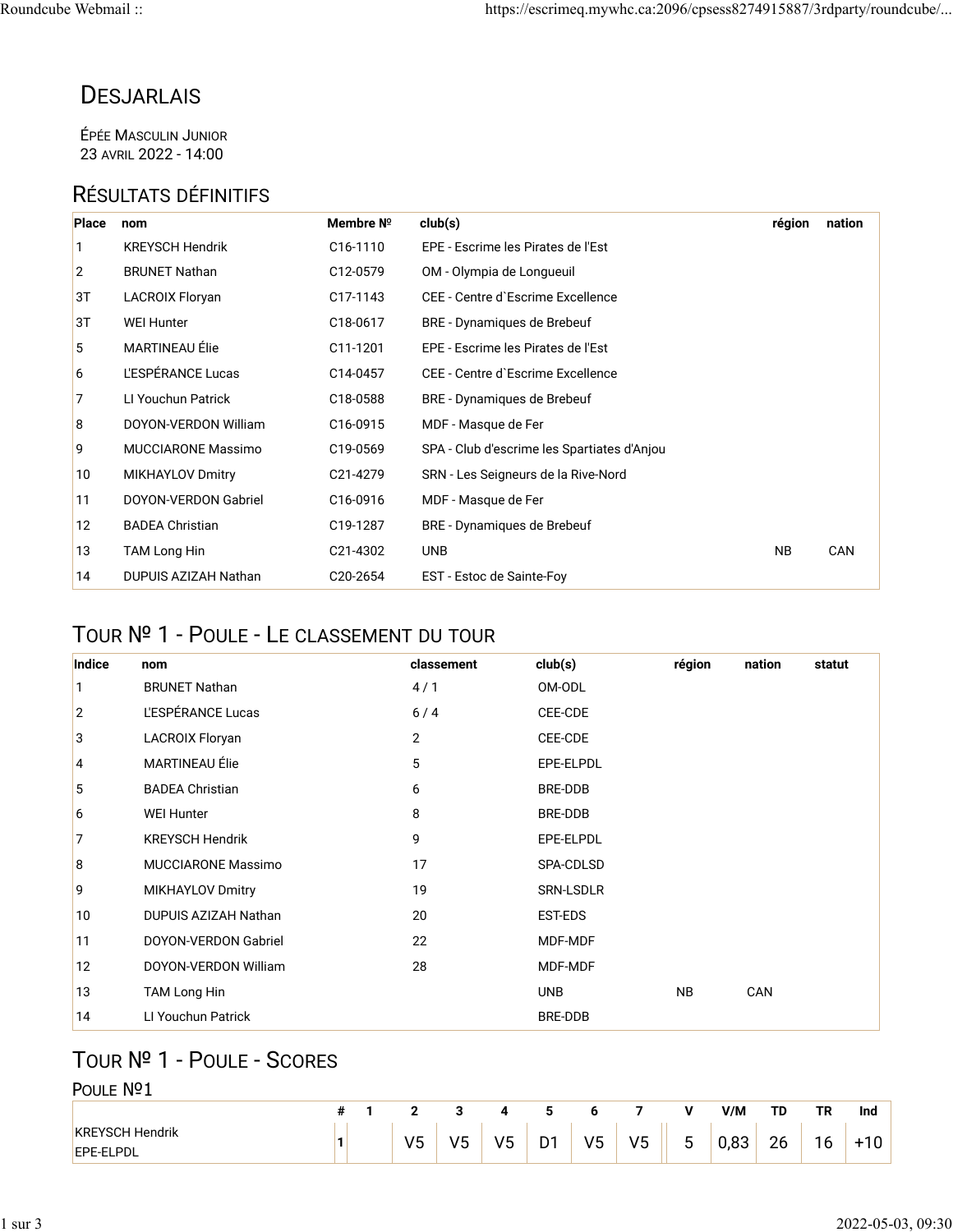| MIKHAYLOV Dmitry<br>SRN-LSDLR            | $\mathbf{2}$   | D <sub>0</sub> |                | D <sub>4</sub> | V <sub>5</sub>          | D <sub>3</sub> | V <sub>5</sub> | V <sub>4</sub> | 3              | 0,50 | 21        | 22        | $-1$  |
|------------------------------------------|----------------|----------------|----------------|----------------|-------------------------|----------------|----------------|----------------|----------------|------|-----------|-----------|-------|
| <b>BRUNET Nathan</b><br>OM-ODL           | $\mathbf{3}$   | D <sub>4</sub> | V <sub>5</sub> |                | V <sub>5</sub>          | D <sub>4</sub> | V <sub>5</sub> | V <sub>5</sub> | $\overline{4}$ | 0,67 | 28        | 17        | $+11$ |
| DOYON-VERDON William<br>MDF-MDF          | $\overline{4}$ | D <sub>1</sub> | D <sub>2</sub> | D <sub>0</sub> |                         | D <sub>4</sub> | D <sub>4</sub> | V <sub>5</sub> | 1              | 0,17 | 16        | 29        | $-13$ |
| <b>LACROIX Floryan</b><br>CEE-CDE        | 5 <sup>1</sup> | V <sub>5</sub> | V <sub>5</sub> | V <sub>5</sub> | V <sub>5</sub>          |                | V <sub>5</sub> | V <sub>5</sub> | 6              | 1,00 | 30        | 17        | $+13$ |
| <b>BADEA Christian</b><br><b>BRE-DDB</b> | $6 \mid$       | D <sub>2</sub> | D <sub>2</sub> | D <sub>2</sub> | V <sub>5</sub>          | D <sub>4</sub> |                | D <sub>4</sub> | 1              | 0,17 | 19        | 29        | $-10$ |
| <b>TAM Long Hin</b><br>UNB / NB / CAN    | $\overline{7}$ | D <sub>4</sub> | D <sub>3</sub> | D <sub>1</sub> | D <sub>4</sub>          | D <sub>1</sub> | V <sub>5</sub> |                | 1              | 0,17 | 18        | 28        | $-10$ |
| POULE Nº2                                |                |                |                |                |                         |                |                |                |                |      |           |           |       |
|                                          | #              | 1              | $\mathbf{2}$   | $\mathbf{3}$   | $\overline{\mathbf{4}}$ | 5              | 6              | $\overline{7}$ | $\mathbf v$    | V/M  | <b>TD</b> | <b>TR</b> | Ind   |
| LI Youchun Patrick<br><b>BRE-DDB</b>     | 1              |                | D <sub>2</sub> | V <sub>5</sub> | D <sub>4</sub>          | D <sub>3</sub> | V <sub>5</sub> | D <sub>4</sub> | $\overline{2}$ | 0,33 | 23        | 26        | $-3$  |
| L'ESPÉRANCE Lucas<br><b>CEE-CDE</b>      | 2 <sup>1</sup> | V <sub>5</sub> |                | V <sub>5</sub> | D <sub>4</sub>          | V <sub>5</sub> | V <sub>5</sub> | D <sub>4</sub> | $\overline{4}$ | 0,67 | 28        | 20        | $+8$  |
| <b>DOYON-VERDON Gabriel</b><br>MDF-MDF   | 3 <sup>1</sup> | D <sub>4</sub> | D <sub>3</sub> |                | D <sub>2</sub>          | D <sub>3</sub> | V <sub>4</sub> | D <sub>4</sub> | 1              | 0,17 | 20        | 23        | $-3$  |
| <b>WEI Hunter</b><br><b>BRE-DDB</b>      | $\vert$        | V <sub>5</sub> | V <sub>5</sub> | V <sub>3</sub> |                         | D <sub>1</sub> | V <sub>5</sub> | D <sub>1</sub> | $\overline{4}$ | 0,67 | 20        | 18        | $+2$  |
| <b>MARTINEAU Élie</b><br>EPE-ELPDL       | 5              | V <sub>5</sub> | D <sub>2</sub> | V <sub>5</sub> | V <sub>5</sub>          |                | V <sub>5</sub> | V <sub>5</sub> | 5              | 0,83 | 27        | 14        | $+13$ |
| DUPUIS AZIZAH Nathan<br><b>EST-EDS</b>   | 6 <sup>1</sup> | D <sub>2</sub> | D <sub>3</sub> | D <sub>0</sub> | D <sub>1</sub>          | D <sub>1</sub> |                | D <sub>4</sub> | $\mathbf 0$    | 0,00 | 11        | 29        | $-18$ |
| <b>MUCCIARONE Massimo</b><br>SPA-CDLSD   | 71             | V <sub>5</sub> | V <sub>5</sub> | V <sub>5</sub> | V <sub>2</sub>          | D <sub>1</sub> | V <sub>5</sub> |                | 5              | 0,83 | 23        | 22        | $+1$  |

# TOUR № 2 - É.D. - LE CLASSEMENT DU TOUR

| Indice          | nom                         | classement | club(s)          | région    | nation | V              | V/M  | TD | TR | Ind   | statut   |
|-----------------|-----------------------------|------------|------------------|-----------|--------|----------------|------|----|----|-------|----------|
| $\mathbf{1}$    | <b>LACROIX Floryan</b>      | 2          | CEE-CDE          |           |        | 6              | 1,00 | 30 | 17 | $+13$ | qualifié |
| 2               | MARTINEAU Élie              | 5          | EPE-ELPDL        |           |        | 5              | 0,83 | 27 | 14 | $+13$ | qualifié |
| 3               | <b>KREYSCH Hendrik</b>      | 9          | EPE-ELPDL        |           |        | 5              | 0,83 | 26 | 16 | $+10$ | qualifié |
| $\vert 4 \vert$ | <b>MUCCIARONE Massimo</b>   | 17         | SPA-CDLSD        |           |        | 5              | 0,83 | 23 | 22 | $+1$  | qualifié |
| 5               | <b>BRUNET Nathan</b>        | 4/1        | OM-ODL           |           |        | 4              | 0,67 | 28 | 17 | $+11$ | qualifié |
| 6               | L'ESPÉRANCE Lucas           | 6/4        | CEE-CDE          |           |        | 4              | 0,67 | 28 | 20 | $+8$  | qualifié |
| $\overline{7}$  | <b>WEI Hunter</b>           | 8          | <b>BRE-DDB</b>   |           |        | 4              | 0,67 | 20 | 18 | $+2$  | qualifié |
| 8               | <b>MIKHAYLOV Dmitry</b>     | 19         | <b>SRN-LSDLR</b> |           |        | 3              | 0,50 | 21 | 22 | $-1$  | qualifié |
| 9               | LI Youchun Patrick          |            | <b>BRE-DDB</b>   |           |        | $\overline{2}$ | 0,33 | 23 | 26 | -3    | qualifié |
| 10              | <b>DOYON-VERDON Gabriel</b> | 22         | MDF-MDF          |           |        | 1              | 0,17 | 20 | 23 | -3    | qualifié |
| 11              | <b>BADEA Christian</b>      | 6          | <b>BRE-DDB</b>   |           |        | 1              | 0,17 | 19 | 29 | $-10$ | qualifié |
| 12              | <b>TAM Long Hin</b>         |            | <b>UNB</b>       | <b>NB</b> | CAN    | 1              | 0,17 | 18 | 28 | $-10$ | qualifié |
| 13              | DOYON-VERDON William        | 28         | MDF-MDF          |           |        | 1              | 0,17 | 16 | 29 | $-13$ | qualifié |
| 14              | DUPUIS AZIZAH Nathan        | 20         | EST-EDS          |           |        | 0              | 0,00 | 11 | 29 | $-18$ | qualifié |

## TOUR № 2 - É.D. - SCORES